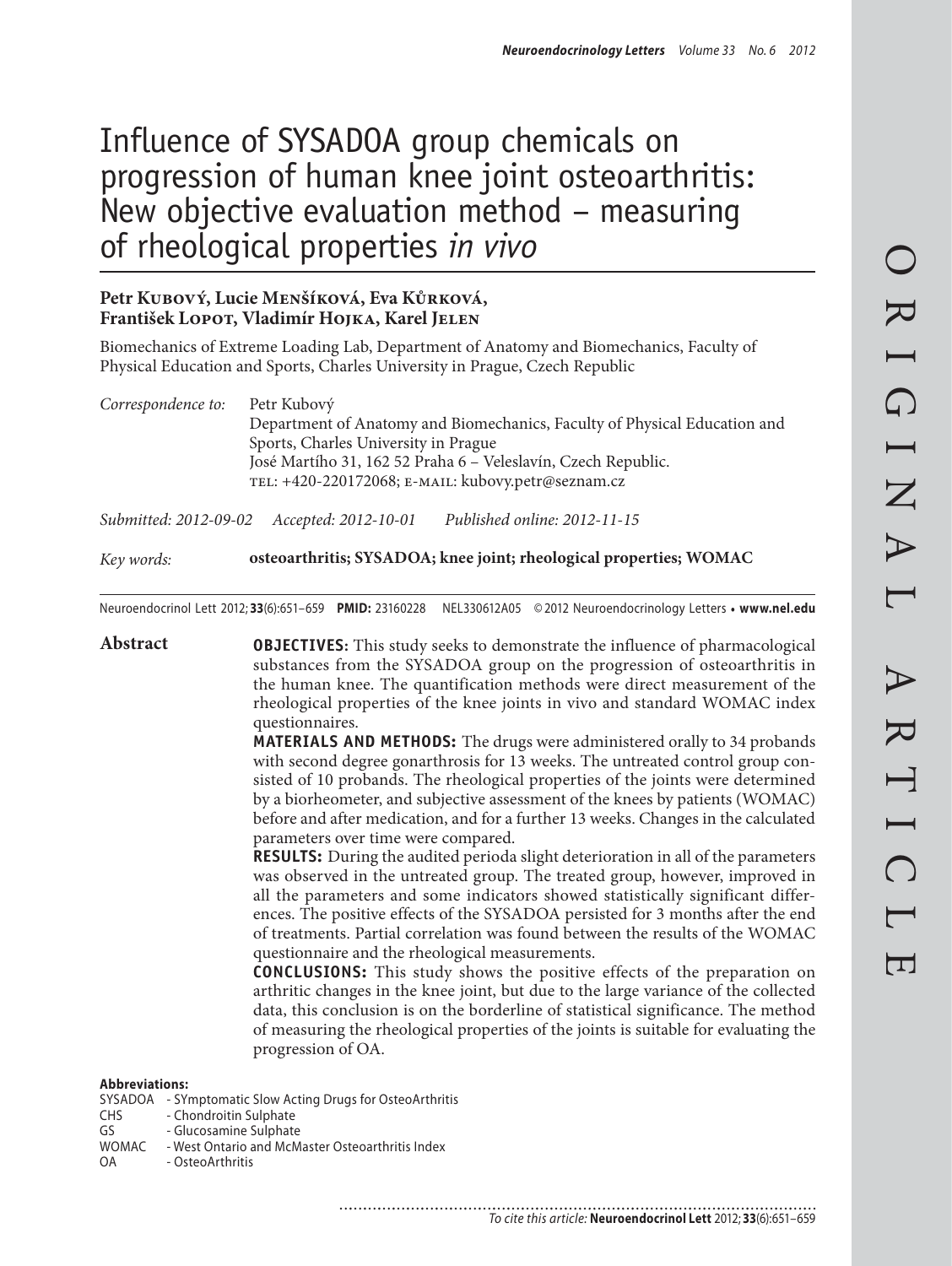# **INTRODUCTION**

Many professional studies have attempted to show the influence of pharmacological substances from the SYSADOA group on the progression of osteoarthritis (OA), but usually with not entirely convincing results. The main contribution of our study to a solution of this problem is the use of a unique objectification method of measurement of the rheological properties of the knee joint.

OA is a very limiting disease affecting 12–15% of the world's population, so it is one of the most common chronic disorders. The symptoms of OA can be found in up to 80% of persons older than 55 years (Felson 2000, Song 2003). OA, a form of arthritis, is an idiopathic joint disease caused by an imbalance between synthesis and degradation of articular cartilage, accompanied by fibrosis of the joint capsule, formation of osteophytes, osteosclerosis and inflammation of the synovial membrane. In the course of the disease an erosion of articular cartilage takes place, ending up in exposure of subchondral bone and disappearance of the articular fissure (Kellgren & Lawrence 1957). Clinical manifestations include stiffness or joint pain (Eustice, 2008), movement restrictions (Pavelka, 2002), instability (Hinton, 2002), crepitus, swelling (Trnava 2002), osteophytes (Moskowicz 2001), and narrowing of the articular fissure. However, because the primarily affected articular cartilage lacks innervation, the OA process does not always result in clinical manifestations (Gremion, 2009). SYSADOA substances, which include hyaluronic acid (HA), glucosamine sulphate (GS) and chondroitin sulphate (CHS), should have a positive impact on the restoration of articular cartilage, synovial fluid quality and anti-inflammatory effects. In our article we will only deal with the efficiency of CHS and GS in combination. The main expected physiological effect of GS is the inhibition of proteolytic and lysosomal enzymes and stimulation of glycosaminoglycan synthesis. CHS is the substance that is a physiological part of the articular cartilage with a positive influence on the formation of proteoglycans and collagen type II (Marek, 2005). These preparations, administered generally per os, have long-term effects. The improvement occurs 4–6 weeks after the first application and the positive effect lasts at least 2–3 months (Marek, 2005).

Professional studies, however, are only *partially* successful in providing evidence of positive effects of substances in the SYSADOA group. Positive results were obtained via meta-analysis of randomized controlled trials on the effectiveness of GS in OA therapy. Twenty randomized trials reported that GS has better effects than a placebo in the parameters of pain (28%) and the joint function parameter in the Lequesne index by 21% (Cohrane Collaboration, 2005). Two similar studies (Reginster *et al.* 2001; Pavelka *et al.* 2002) were also successful, as they independently confirmed the efficiency of GS on the symptomatology and structure of OA

using the WOMAC index and measurement of the joint fissure on an X-ray. A comprehensive meta-analysis (Richy *et al.* 2003) dealt with the results of randomized controlled trials on the effects of GS and CHS on gonarthrosis between 1980 and 2002. The results showed the significant efficacy of GS and CHS in all monitored parameters. CHS's efficacy in OA of the knee was dealt with by Mazzieres *et al.* (2001) in a double-blind, randomized, placebo-controlled trial. The results showed a non-significant improvement in the group undergoing CHS therapy. A GAIT (Glucosamine/Chondroitin Arthritis Intervention Trial) compared the effectiveness of GS and CHS and their combination with a placebo in knee OA. The efficiency of GS, CHS and a combination of both, however, was about the same as the placebo group (Clegg *et al.* 2006).

All these studies, however, have only used the subjective assessment of patients using questionnaires (WOMAC, Lequesne index), or subjective physician examination, and the only objective method was the measuring of the size of the joint fissure from X-ray images (only Reginster *et al.* 2001; Pavelka *et al.* 2002). In order to objectively quantify the effects of GS and CHS substances in our combined study we used changes in rheological properties of the knee joint complex *in vivo*, and subjective evaluation by the WOMAC questionnaire method. Using a unique device – a biorheometer (Utility model-patent: PUV 2011-25188) – we made direct measurements of passive resistance to bending the knee. From the measured hysteresis curve we calculated the mechanical parameters (dissipated energy, toughness and efficiency) and compared these with the WOMAC questionnaires before and three months after the administration of the drugs, and once more after another three months. The study included 34 patients with approximately second degree gonarthrosis. The control group consisted of 10 probands with first degree arthritic changes. The tested preparation contained 500 mg of GS and 400 mg of CHS per tablet. The main objective of our study was to determine the effect of these drugs on the progression of knee joint OA, the secondary objective was an evaluation of the suitability of the objectification methods used. These objectives can be summarized into four main hypotheses:

- 1. The used preparation positively affects the rheological properties of the second degree OA-affected knee.
- 2. The used preparation positively affects the subjective symptoms in patients with second degree OA of the knee joints.
- 3. The positive effects of the preparation persist even after the course of treatment.
- 4. There is a correlation between the mechanical properties of knee joints with OA and the subjective perception of the difficulties by patients.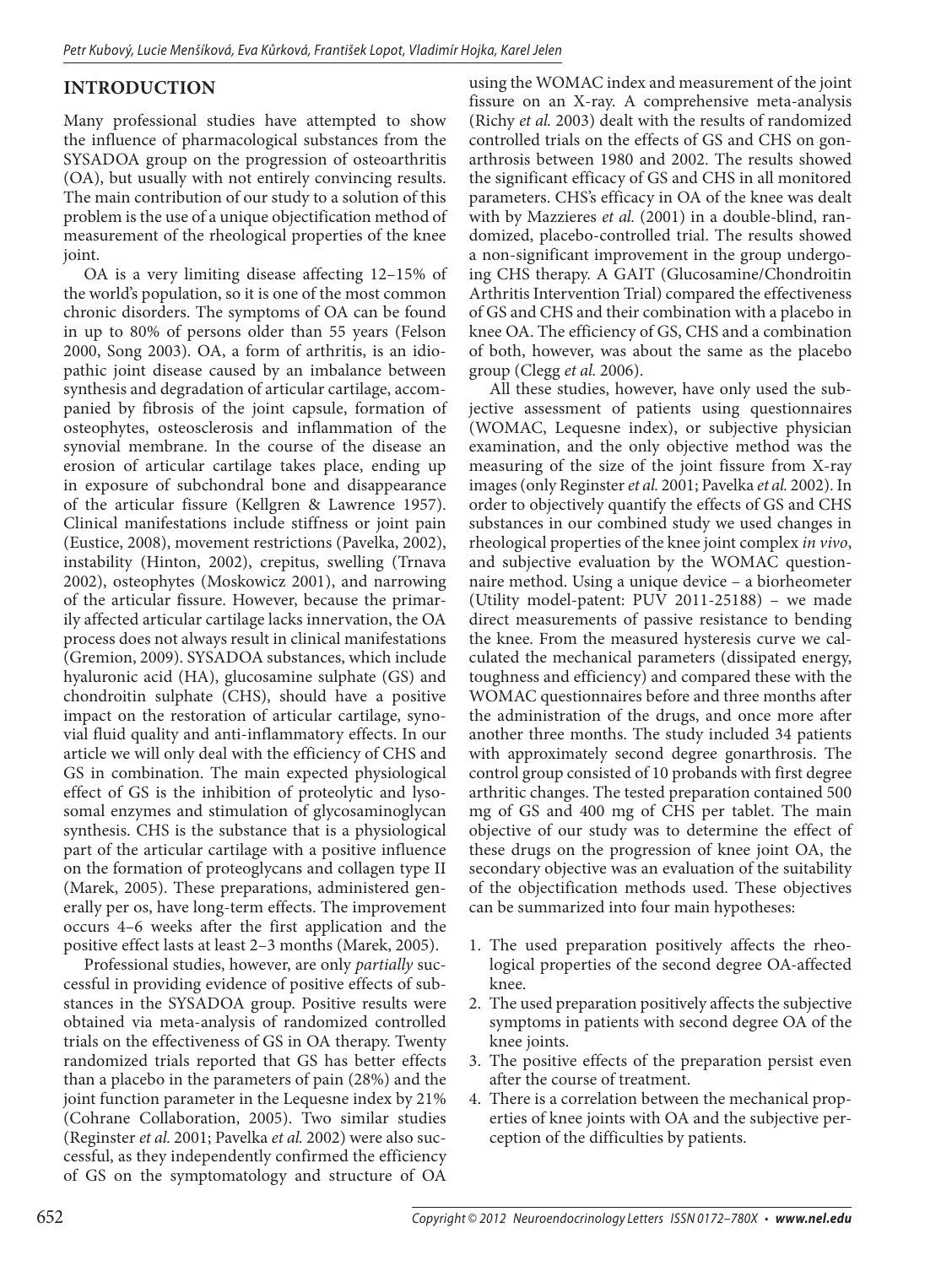# **MATERIALS AND METHODS**

The study was attended in its entirety by a total of 44 probands, divided into two groups. The descriptive characteristics of the two groups are indicated in Table 1. The first group, the "treated" group, used the manufacturer's recommended dosage of the formulation – 3 tablets orally per day (morning, noon, evening) for 13 weeks. The total daily dose was therefore 1 500 mg of GS and 1 200 mg of CHS. The group consisted of a series of patients who were diagnosed with second degree gonarthritis using X-rays and examination by a physician. Probands were not receiving any other complementary therapy, medication or rehabilitation, and it was recommended that they "carry on with life as usual". The daily activities of patients, injuries, illnesses, or use of other drugs were monitored using auxiliary questionnaires. Six probands out of the original 50 were excluded from the study due to injury, illness, or failure to comply with measuring deadlines. The "control" group consisted of 10 probands with clinical findings of first degree gonarthritis. This group did not receive any treatment or placebo, and there was therefore only measurement.

The results of the biorheometer study as well as the evaluated WOMAC questionnaires (Bellamy 2004, Olejarova 2005) confirmed the accuracy of determining the degree of osteoarthritic changes (see RESULTS). All probands signed informed consent. All measurements were performed in the BEZ laboratory at the UK FTVS under constant conditions (temperature 22±1 °C, humidity 45–55%). The comparison groups were not completely identical but in our opinion and that of the ethics committee it was not appropriate to leave patients with second degree OA without any treatment for a half year. Nonetheless, the measured data indicated that both groups were suitably comparable, even statistically. Each patient completed three test sessions during the study in 13 week intervals, within which the passive resistance of both knee joints was measured on the biorheometer and control questionnaires and WOMAC questionnaires were filled out. The first group used the tested preparation during the first 13 weeks.

The questionnaires covered basic anamnestic data (past illnesses, injuries, medication) and physical activities (sports, work, daily activities), in both the controlled period and over the course of life. Furthermore, some physiological information was measured (weight, height, dimensions of selected segments of the body) and the current device settings and data from clinical examination of the knee joints by a physiotherapist were recorded. The evaluation of these questionnaires is not part of this report, they were only used to check the suitability of probands and for the calculation and calculation of biorheometer evaluation parameters.

The WOMAC (Western Ontario and McMaster Osteoarthritis Index) clinical questionnaire test was used by patients for subjective evaluation of changes

**Tab. 1.** Descriptive characteristics of the group of probands.

|               | All | Men            | Women | Age<br>ave | Age<br>min | Age<br>max | <b>BMI</b> | OA<br>degree |
|---------------|-----|----------------|-------|------------|------------|------------|------------|--------------|
| Group 1 34 13 |     |                | 21    | 57         | 40         | 65         | 28.1       | 2nd          |
| Group 2 10    |     | $\overline{2}$ | 8     | 51         | 37         | 66         | 28.9       | 1st          |

in functional disability of the knee. The questionnaire included 24 questions divided into three thematic areas – knee pain (5 questions), knee stiffness (2 questions) and everyday activities (17 questions). Completion of data by patients was performed by checking values on a five-point scale – none, mild, medium, extensive and strong problems. The questionnaires were evaluated according to the N. Bellamy method (American College of Rheumatology 2011). The scale was assigned values 0–4 and a simple sum was made of the scores of the individual subgroups. A higher score achieved thus corresponded to greater difficulties. The trend of change in subjective functional properties of the knee joint was then demonstrated by the difference in points achieved and percentage change in the score, whose significance was determined by a paired t-test after checking the normality of the distribution of the collected values. The comparison was performed between sessions 1–2, 2–3 and 1–3, except for the control group, for which questionnaires are missing from the second measurement.

For quantification of the positive impact of the preparation on knee joint arthritis we started from the basic assumption that gonarthritis causes a detectable change in the rheological properties of the joint and the preparation is capable of detectably affecting the progression of this change. Our unique laboratory device, a biorheometer, served as detector. The principle behind this measuring method is in sensing the mechanical resistance (torque) in passive (forced) movement of the knee (flexion, extension) when the muscle system of the patient is fully relaxed. Changes in the rheological properties of the joint as a whole are then evaluated, i.e. parameter changes of a "hysteresis" loop. The hysteresis loop in our case meant dependence of resistive torque [Nm] on the knee flexion angle from 10° to 90° and back. For the calculations, however, it was necessary to use angle size in arc units [rad]. This measurement method is completely painless, the knee is bent far below the physiological limit, at very slow speed of sine process (max  $5\degree$ /s). The measured value – force [N]: measuring range 20 N, 1 piece 0.02 N, the relative accuracy of ±1.5%, sampling frequency 1 000 Hz, controlled variable – range of bending  $[°]$ , the process of bending speed and period of measurement cycle [s]. The absolute setting error was  $\leq \pm 2^{\circ}$ . We defined the characteristic parameters for some pathologies (arthritis, patellar dysplasia, ACL rupture, etc.) (Kubovy & Riha 2007). For the evaluation of osteoarthritic changes 3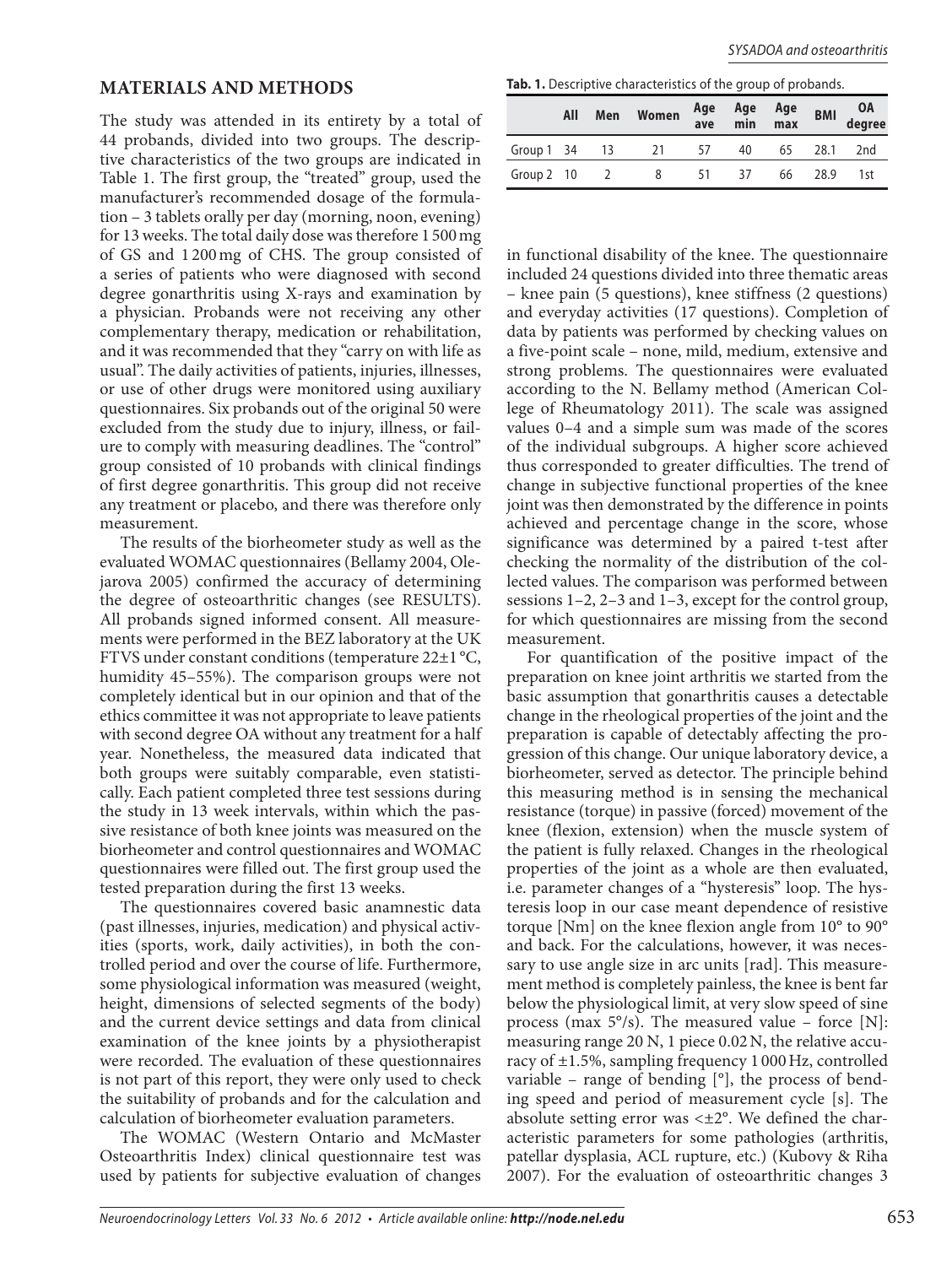parameters worked best for us – dissipated energy, loss rate and dynamic stiffness, which provide an understanding of the mechanical properties of the knee as a whole – its tribology, energy efficiency and viscoelastic characteristics. The method of determination of these parameters is shown in the graph (Figure 1)*.*

Dissipated energy in our case is the difference between mechanical energy supplied to the system and energy returned by a system. From a geometric point of view it is an area defined in the graph with a hysteresis loop, then mathematically it is the integral of the difference:

$$
E_{dissip} = \int_{\alpha=0.349}^{\alpha=1.396} (M_{\text{flex}}(\alpha) - M_{\text{ext}}(\alpha)) da,
$$

where  $E_{dissip}$  [J], is the dissipated energy,  $M_{flex}$  [Nm] and *Mext* [Nm] are the bending momentum of the knee into flexion and extension, respectively, and  $\alpha$ [rad] is the angle of knee flexion. Dissipated, lost energy is converted into heat in the knee, especially due to friction. Therefore we assumed that its amount is also affected by the quality of the articulating joint surfaces, i.e. properties of articular cartilage affected by gonarthritis. We therefore assumed direct influence of the quality and thickness of cartilage on the amount of the energy lost during movement of the knee, this parameter may however be affected by other factors, such as status of synovial fluids, etc.

Loser rate is a relative parameter independent of the absolute magnitudes of the bending momentum, defining energy efficiency of the knee as the accumulator of mechanical energy. Loss rate is the opposite of energy efficiency and is calculated as the ratio between lost and supplied energy:

$$
\zeta = 1 - \eta = \frac{E_{dissip}}{E_{sup}} =
$$

where  $\zeta$  [-] is the loss rate,  $\eta$  [-] is the efficiency,  $E_{dissip}$  [J] and  $E_{sup\Box}$  [J] are dissipated and supplied energies, respectively,  $M^+_{\text{flex}}$  [Nm] js are positive bending momentum values in the direction of flexion and *M– ext*[Nm] are negative values of the bending momentum in the direction of extension. For the loss rate we assumed a similar dependence on the quality of the joint friction surfaces, but less influenced by the absolute value of the bending momentum, reflecting e.g. muscle or ligamentous stiffness or atrophy.

,

The third parameter, rigidity, is defined as the average directive of function *Mflex*(α) and calculated as the average of the first derivatives of this discrete function at various points depending on the angle α:

$$
k = \frac{\sum_{o}^{n} \frac{\Delta M_{flex}(\alpha_i)}{\Delta \alpha_i}}{n},
$$

where k [Nm/rad] j is the dynamic flexural stiffness,  $M_{flex}$  [Nm] is the bending momentum of the knee in flexion, α[rad] is the knee flexion angle and *n* the number of discrete points of *Mflex*(α) function. This characteristic is a superposition of viscoelastic properties of all compartments, but its value is affected mainly by the state of ligaments and the presence of edema in the knee joint.

Individual measurements consisted of 3+5 cycles, 3 for warm-up of the limbs and getting the examined person used to the course of the measurement. Another 5 cycles were used for evaluation. Because of the loss of information it was not possible to average individual

**Fig. 1**. Hysteresis loop of dependence of bending moment M on the angle of knee flexion α measured by a biorheometer. Only the interval α between 20° and 80° was used to calculate the parameters. The areas are indicated in the graph corresponding to the dissipated energy (E<sub>dissipated</sub>) and supplied energy (E<sub>supplied</sub>) for loss rate calculation and the average directive k for the calculation of stiffness.

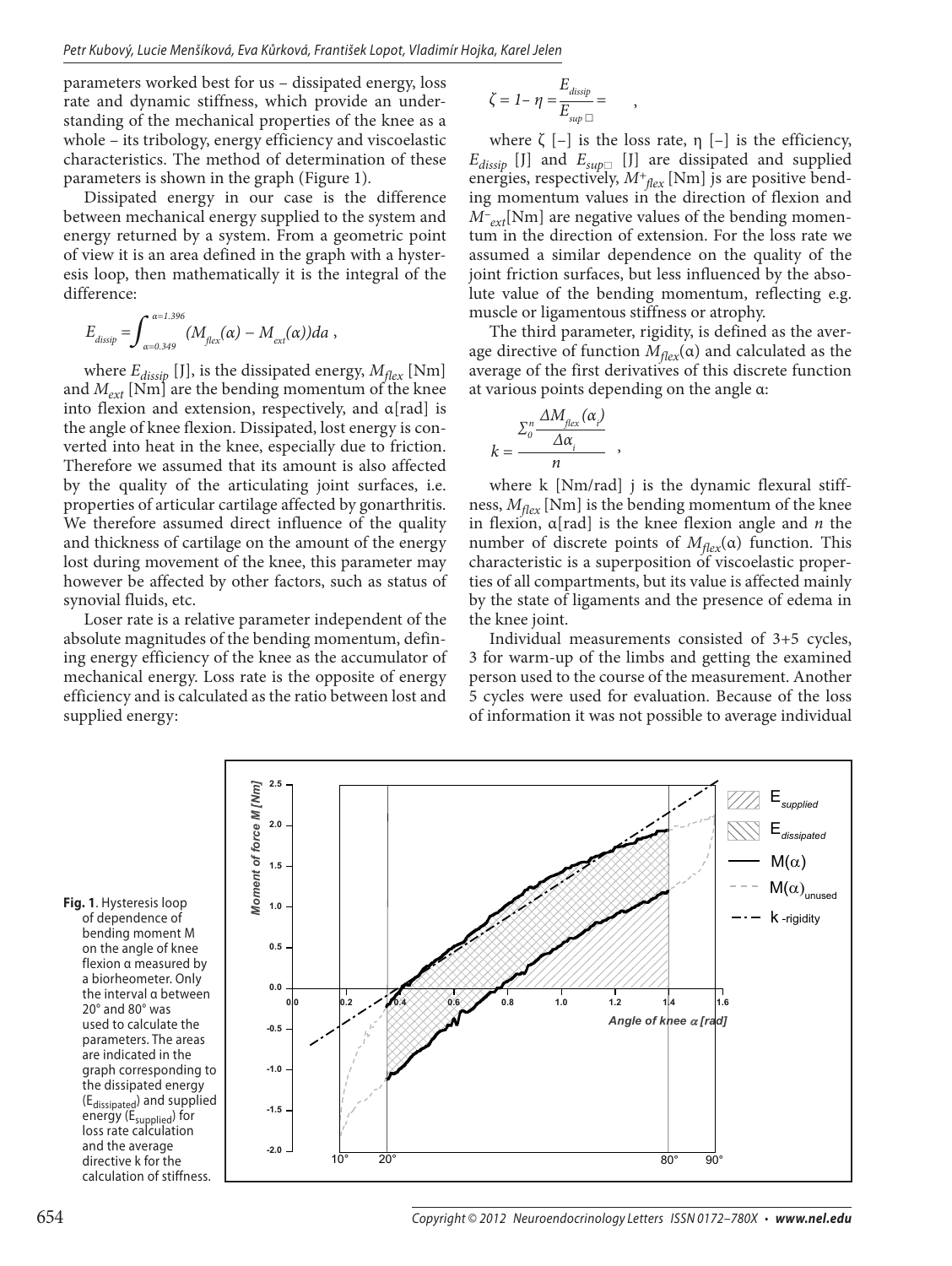loops, so three middle loops of the second cycle were chosen when they were in "good shape conformity" with all the others, the parameters were separately calculated for them and then averaged. When there were larger differences between the loops caused by insufficient relaxation of the probands the measurement was repeated. All parameters were chosen in such a way that, for better orientation, it was determined that a higher value always meant worse condition.

Data obtained from WOMAC questionnaires and measured on the biorheometer were subjected to statistical analysis. Position and variability rates of individual parameters were calculated – means, medians and standard deviations and distribution normality (Kolmogorov-Smirnov) were checked. Absolute and percentage differences in the sizes of parameters were calculated, intra-individual to individual limbs in order to identify progression between the measurements. The weight of these differences was determined using the level of significance of a parametric paired t-test. Using the Pearson correlation coefficient correlations were sought between the data from the questionnaires and the data measured on the biorheometer. Finally, we also compared the treated and untreated group of probands. Data acquisitions and parameter calculations were performed using Dewesoft 7, OriginPro 8.5 and MS Excel 2010 software.

#### **RESULTS**

To confirm our hypotheses, we first compared the values of rheological and questionnaire parameters for each limb (Tables 2, 3 and Figures 2, 3). In addition we summarized the intra-individual results for individual

patients (Table 4). Finally, we checked the mutual relations of rheological and subjective parameters (Tables 5, 6).

Statistical summaries of measured values for each knee and their comparison are presented in Table 2 – treated group, and Table 3 – untreated group. We calculated the absolute and percentage differences between the average values of individual measurements in both groups of probands. To check the statistical significance of achieved progression, we used a parametric paired t-test, because the distribution of measured values corresponded in most cases with normal probability distribution. The results obtained show that after a three-month course of treatment all measured parameters improved, significant differences, however, were only evident in dissipated energy, pain, stiffness of the knee and difficulties in daily activities. The knee parameters of the control (untreated) group completely deteriorated in this period, but excluding the dissipated energy parameter the deterioration was statistically insignificant (at the level of 0.05). These results therefore confirm the validity of the first and second hypothesis.

The question whether the effects of the preparation last for an extended time (3 months) after the end of treatment – Hypothesis No. 3 – cannot be clearly answered. The graph (Figure 2) clearly evidences such tendency for most parameters. After a significant improvement in the second measurement there is a slight deterioration in the third. Differences between the first and the third measurements, however, do not have statistical significance due to the large variance (Table 2)*.* The only exception is the knee stiffness WOMAC index, where a sufficient difference persisted.



**Fig. 2.** Normalized graph of mean values and standard deviations of monitored parameters sorted chronologically for the 1st, 2nd and 3rd measurement  $(0 = 0, 1 = max$  achieved average parameter value). Light tops of columns are the results of the treated group, dark of the untreated.

Neuroendocrinology Letters Vol. 33 No. 6 2012 • Article available online: *http://node.nel.edu* 655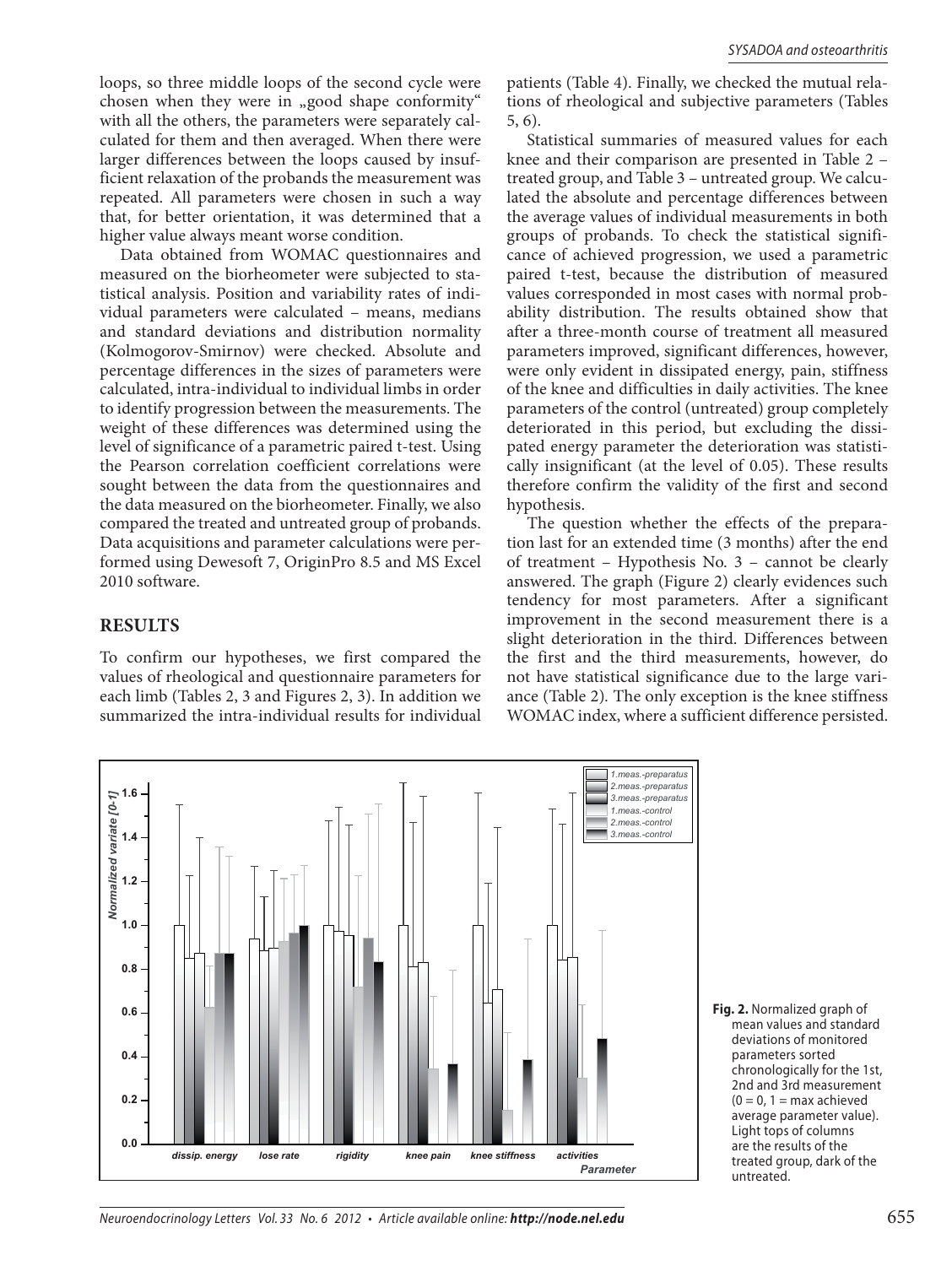**Tab. 2.** A summary of calculated parameters of hysteresis loops (biorheometer) and subjective symptoms (WOMAC) in the group of patients using the tested preparation. The negative value of the differences between measurements always means improvement, positive values mean deterioration in the knee joint.

|                    | <b>PREPARATION GROUP BIORHEOMETER</b> |             |             |         |                 |                                                                   |         |                           |         | <b>PREPARATION GROUP WOMAC</b> |           |         |                |                |         |         |                     |             |
|--------------------|---------------------------------------|-------------|-------------|---------|-----------------|-------------------------------------------------------------------|---------|---------------------------|---------|--------------------------------|-----------|---------|----------------|----------------|---------|---------|---------------------|-------------|
|                    | dissipated energy [J]                 |             |             |         | $lose rate [-]$ |                                                                   |         | rigidity [Nm/rad]         |         |                                | knee pain |         |                | knee stiffness |         |         | everyday activities |             |
| measur.            |                                       | 2           | 3           |         | 2               | 3                                                                 |         | 2                         | 3       |                                | 2         | 3       |                | 2              | 3       |         | 2                   | 3           |
| sum                | 94.0                                  | 80.0        | 82.0        | 39.0    | 36.8            | 37.3                                                              | 161.7   | 157.4 154.3               |         | 143.0                          | 116.0     | 119.0   | 85.0           | 55.0           | 60.0    | 684.0   |                     | 576.0 585.0 |
| mean               | 1.382                                 | 1.176       | 1.206       | 0.574   | 0.541           | 0.548 2.379                                                       |         | 2.315 2.269               |         | 4.3                            | 3.5       | 3.6     | 2.6            | 1.7            | 1.8     | 20.7    | 17.5                | 17.7        |
| max                |                                       | 3.904 2.440 |             |         |                 | 4.298 0.984 0.898 0.994 4.892 6.238 6.281                         |         |                           |         | 13.0                           | 11.0      | 13.0    | 6.0            | 6.0            | 9.0     | 42.0    | 54.0                | 69.0        |
| min                | 0.151                                 | 0.289       | 0.000       | 0.112   | 0.287           | 0.000                                                             | 0.113   | 0.024 0.000               |         | 1.0                            | 0.0       | 0.0     | 0.0            | 0.0            | 0.0     | 4.0     | 2.0                 | 0.0         |
| median             | 1.286                                 | 1.091       | 1.085       | 0.527   | 0.515           | 0.557                                                             | 2.373   | 2.068 2.076               |         | 4.0                            | 2.5       | 2.5     | 2.0            | 2.0            | 1.5     | 20.0    | 13.5                | 12.5        |
| <b>SE</b>          | 0.763                                 |             | 0.520 0.729 | 0.201   |                 | 0.150 0.215                                                       | 1.139   | 1.346 1.203               |         | 2.8                            | 2.9       | 3.3     | 1.6            | 1.4            | 1.9     | 11.0    | 12.8                | 15.5        |
| diff. of measur.   | $1 - 2$                               | $2 - 3$     | $1 - 3$     | $1 - 2$ | $2 - 3$         | $1 - 3$                                                           | $1 - 2$ | $2 - 3$                   | $1 - 3$ | $1 - 2$                        | $2 - 3$   | $1 - 3$ | $1 - 2$        | $2 - 3$        | $1 - 3$ | $1 - 2$ | $2 - 3$             | $1 - 3$     |
| mean difference    |                                       |             |             |         |                 | –0.206  0.030  –0.176 –0.034  0.008  –0.026 –0.063 –0.046 –0.109l |         |                           |         | $-0.8$                         | 0.1       | $-0.7$  | $-0.9$         | 0.2            | $-0.8$  | $-3.3$  | 0.3                 | $-3.0$      |
| percent difference | -14.9                                 | 2.2         | $-12.7$     | $-5.8$  | 1.3             | $-4.5$                                                            | $-2.7$  | $-1.9$                    | $-4.6$  | $-18.9$                        | 2.1       |         | $-16.8 - 35.3$ | 5.9            | $-29.4$ | $-15.8$ | 1.3                 | $-14.5$     |
| test of normality  | yes                                   | yes         | yes         | yes     | yes             | yes                                                               | yes     | yes                       | yes     | yes                            | yes       | yes     | yes            | yes            | no      | yes     | yes                 | no          |
| pair t-test prob.  | 0.029                                 | 0.724       | 0.134       | 0.174   | 0.758           | 0.402                                                             |         | $0.677$ $0.745$ . $0.474$ |         | 0.052                          | 0.734     | 0.133   | 0.000          | 0.248          | 0.011   | 0.011   | 0.720               | 0.064       |

**Tab. 3.** A summary of calculated parameters of hysteresis loops (biorheometer) and subjective symptoms (WOMAC) in the group of patients without any treatment. The negative value of the differences between measurements always means improvement, positive values mean deterioration in the knee joint. Data from the second measurement questionnaires were unfortunately lost.

|                    | <b>CONTROL GROUP BIORHEOMETER</b> |                |                       |             |                         |                   |                                            |                   |                                                           | <b>CONTROL GROUP WOMAC</b> |           |         |     |                |         |         |         |                     |
|--------------------|-----------------------------------|----------------|-----------------------|-------------|-------------------------|-------------------|--------------------------------------------|-------------------|-----------------------------------------------------------|----------------------------|-----------|---------|-----|----------------|---------|---------|---------|---------------------|
|                    |                                   |                | dissipated energy [J] |             | $lose rate [-]$         |                   |                                            | rigidity [Nm/rad] |                                                           |                            | knee pain |         |     | knee stiffness |         |         |         | everyday activities |
| measur.            |                                   | $\mathfrak{D}$ | 3                     |             | 2                       | 3                 |                                            | 2                 | 3                                                         |                            | 2         | 3       |     | 2              | 3       |         | 2       | 3                   |
| sum                | 17.3                              | 24.1           | 24.1                  | 11.3        | 11.8                    | 12.2              | 34.2                                       | 44.8              | 39.7                                                      | 30.0                       |           | 32.0    | 8.0 |                | 20.0    | 126.0   |         | 200.0               |
| mean               | 0.863                             | 1.205          |                       |             | 1.206 0.567 0.590 0.611 |                   | 1.708                                      | 2.241             | 1.985                                                     | 1.5                        |           | 1.6     | 0.4 |                | 1.0     | 6.3     |         | 10.0                |
| max                |                                   | 1.332 3.397    |                       | 2.780 0.965 |                         |                   | 1.000 0.906 4.696 5.395 7.588              |                   |                                                           | 4.0                        |           | 5.0     | 3.0 |                | 4.0     | 21.0    |         | 27.0                |
| min                |                                   | 0.440 0.501    |                       |             |                         |                   |                                            |                   | $0.402$ $0.211$ $0.301$ $0.215$ $-0.324$ $0.103$ $-2.150$ | 0.0                        |           | 0.0     | 0.0 |                | 0.0     | 0.0     |         | 0.0                 |
| median             | 0.813                             | 1.076          |                       |             |                         |                   | 1.030 0.546 0.558 0.615 1.685 2.258 1.953  |                   |                                                           | 1.0                        |           | 1.0     | 0.0 |                | 0.0     | 3.0     |         | 8.0                 |
| <b>SE</b>          | 0.263                             | 0.675          | 0.617                 |             |                         | 0.175 0.162 0.168 | 1.210                                      |                   | 1.350 1.713                                               | 1.4                        |           | 1.9     | 0.9 |                | 1.4     | 7.0     |         | 10.3                |
| diff. of measur.   | $1 - 2$                           | $2 - 3$        | $1 - 3$               | $1 - 2$     | $2 - 3$                 | $1 - 3$           | $1 - 2$                                    | $2 - 3$           | $1 - 3$                                                   | $1 - 2$                    | $2 - 3$   | $1 - 3$ | 1–2 | $2 - 3$        | $1 - 3$ | $1 - 2$ | $2 - 3$ | $1 - 3$             |
| mean difference    | 0.342 0.001                       |                |                       |             |                         |                   | 0.342 0.022 0.022 0.044 0.533 -0.255 0.277 |                   |                                                           |                            |           | 0.1     |     |                | 0.6     |         |         | 3.7                 |
| percent difference | 39.6                              | 0.1            | 39.7                  | 3.9         | 3.9                     | 7.8               |                                            | $31.2 -14.9$      | 16.2                                                      |                            |           | 6.7     |     |                | 150.0   |         |         | 58.7                |
| test of normality  | yes                               | yes            | yes                   | yes         | yes                     | yes               | yes                                        | yes               | yes                                                       | yes                        |           | yes     | no  |                | no      | yes     |         | yes                 |
| pair t-test prob.  | 0.020                             | 0.996          | 0.019                 | 0.629       | 0.432                   | 0.288             | 0.082                                      | 0.490             | 0.311                                                     |                            |           | 0.836   |     |                | 0.069   |         |         | 0.103               |

#### **Tab. 4.** Progression of probands knee status during six-month interval.

|               | <b>BIORHEOMETER</b>   |    |     |           |    |                 | <b>WOMAC</b> |                  |                |     |     |            | ALTOGETHER |                            |    |                     |    |                          |
|---------------|-----------------------|----|-----|-----------|----|-----------------|--------------|------------------|----------------|-----|-----|------------|------------|----------------------------|----|---------------------|----|--------------------------|
|               | dissip. energy<br>[%] |    | [%] | lose rate |    | rigidity<br>[%] |              | knee pain<br>[%] | knee stiffness | [%] | [%] | activities |            | <b>BIORHEOMETER</b><br>[%] |    | <b>WOMAC</b><br>[%] |    | <b>ALTOGETHER</b><br>[%] |
| Group         |                       |    |     |           | P  |                 |              |                  |                |     |     |            | D          |                            | D  |                     |    |                          |
| Improvement   | 38                    | 20 | 29  | 30        | 44 | 20              | 53           | 30               | 59             | 10  | 65  | 40         | 21         | 0                          | 53 | 40                  | 18 | $\Omega$                 |
| Ambivalence   | 50                    | 40 | 59  | 40        | 32 | 40              | 15           | 30               | 15             | 60  | 6   | 30         | 76         | 90                         | 38 | 50                  | 82 | 100                      |
| Deterioration | 12                    | 40 | 12  | 30        | 24 | 40              | 32           | 40               | 26             | 30  | 29  | 30         | 3          | 10                         | g  | 10                  |    |                          |

P - PREPARAT.; C - CONTROL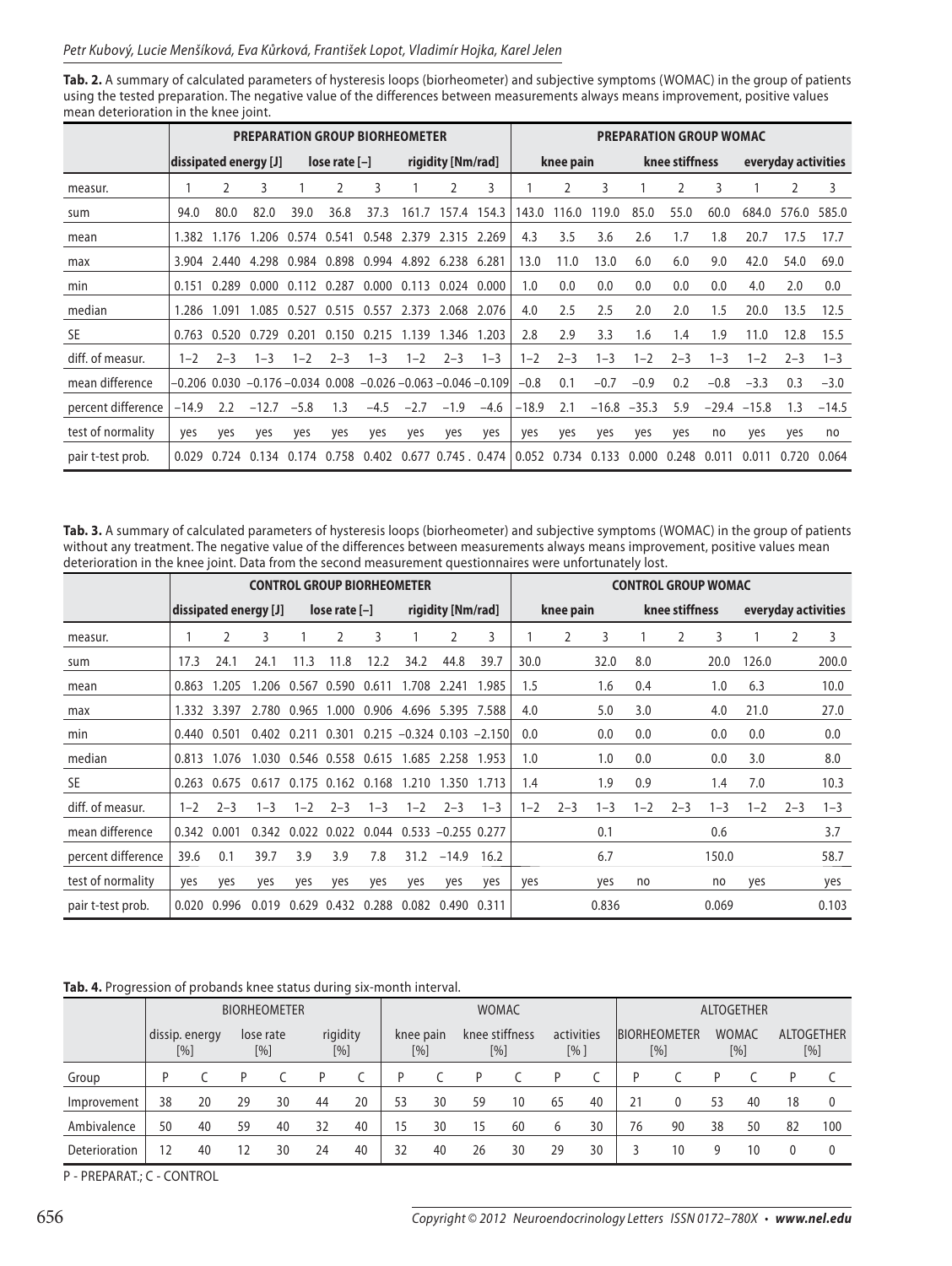



In the untreated group a deterioration of generally all indicators took place within six months, but only achieved a significant level for dissipated energy. This chart also demonstrates the accuracy of grouping the patients according to degree of osteoarthritic changes and suitability of selected objectification parameters. The control group of patients with only first degree OA achieved significantly better results in the first measurement than probands with second degree OA and later medication. The graph also shows a lower dispersion of rheological parameter values than the subjective questionnaire method.

Differences in the progression of arthritic knee conditions between the treated and control group in the six-month period is shown in the graph (Figure 3). While the control group experienced a significant percentage deterioration in all indicators, the treated group always improved slightly. These results are, however, due to the large parameter value scattering and a limited number of probands on the border of statistical significance.

A summary of the gonarthritis development in the monitored period for each patient is in Table 4. We are talking about the differences between the 1st and 3rd measurement, i.e. the change in knee joint status during 26 weeks. This number is always a percentage of probands in the group who experienced improvement or deterioration in both or at least one of their limbs while the other remained unchanged. In the ALTO-GETHER part all six parameters had to have improved/ deteriorated. All those whose one leg worsened and one improved, or whose parameters did not reach more than three percent difference fell into the AMBIVA-LENCE category. The group taking the preparation

**Tab. 5.** Correlation coefficients and their significance levels between the measured mechanical properties of the knee joint and subjective difficulties of the patients.

|                   |               | <b>PAIN</b> | <b>STIFFNESS</b> | <b>ACTIVITIES</b> |
|-------------------|---------------|-------------|------------------|-------------------|
| <b>DISSIPATED</b> | Pearson Corr. | 0.04        | $-0.05$          | $-0.08$           |
| ENERGY            | Signification | 0.573       | 0.410            | 0.198             |
| LOSE RATE         | Pearson Corr. | 0.00        | $-0.01$          | $-0.11$           |
|                   | Signification | 0.992       | 0.934            | 0.092             |
| RIGIDITY          | Pearson Corr. | 0.24        | 0.04             | 0.20              |
|                   | Signification | 0.000       | 0.566            | 0.001             |

**Tab. 6.** Correlation coefficients and their significance levels between changes in the mechanical properties of the knee joint and the changing perception of difficulties by the patients.

|                   |               | <b>PAIN</b> |         | STIFFNESS ACTIVITIES |
|-------------------|---------------|-------------|---------|----------------------|
| <b>DISSIPATED</b> | Pearson Corr. | 0.25        | 0.11    | 0.08                 |
| <b>ENERGY</b>     | Signification | 0.000       | 0.110   | 0.213                |
| LOSE RATE         | Pearson Corr. | 0.15        | 0.10    | 0.06                 |
|                   | Signification | 0.021       | 0.153   | 0.394                |
| <b>RIGIDITY</b>   | Pearson Corr. | 0.18        | $-0.03$ | $-0.02$              |
|                   | Signification | 0.007       | 0.617   | 0.814                |

again achieved better results in all respects. Perhaps the most significant fact is that a full 18 percent of patients using the preparation improved in all factors, which means that there were positive changes in all measured parameters of both their knees with both methods –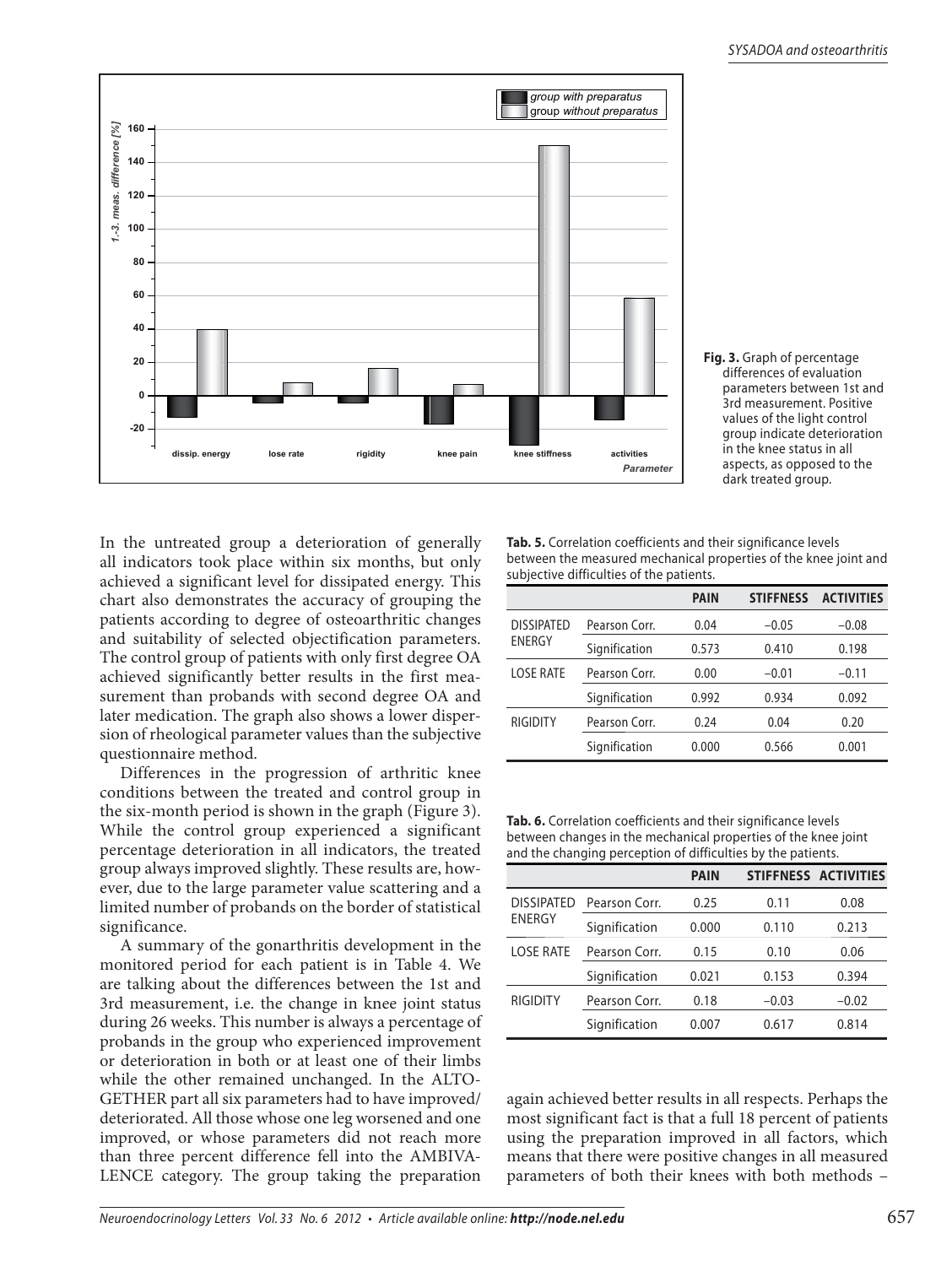biorheometer and WOMAC. In the control group, no such patient was found. These results therefore again agree with hypotheses 1, 2 and 3.

The central question of the entire study was the compatibility of the results of objective measurements on the biorheometer and subjective knee evaluation by patients. Part of the answer may be the interdependence of the values obtained by individual methods. Tables 5 and 6 show the correlation coefficients (Pearson) and their levels of significance between the parameters. Table 5 contains the relationship between the parameter values of all measurements throughout the study. Table 6 contains the interdependence between the size changes of these indicators. The tables show that only rheological knee stiffness with pain and perceived difficulty in daily activities exhibits a good positive correlation of parameters. Pain in the knee is then directly proportional in the progression values to all the parameters of hysteresis loops. Also in Figure 2*,* we can observe the similarity of time course of the average values of the biorheometer and WOMAC parameters, especially in the group with the preparation. Hypothesis No. 4 can thus only be partially confirmed, since the statistical relevance of the results is again reduced by the large variance of the collected data.

## **DISCUSSION**

Hypothesis No. 1, stating that the preparation positively influences the rheological properties of the second degree OA affected knee, has been demonstrated. After three months of taking 1 500 mg of GS and 1 200 mg of CHS daily the average of all three biomechanical parameters measured on the biorheometer improved among 34 probands (64 limbs). Statistical significance, however, was only achieved by the difference in energy dissipation in the joint during movement (Table 2)*.* In contrast, in the untreated control group of 10 probands with first degree knee OA all the criteria worsened in this time interval, although again only dissipated energy (Table 3) was significant*.* In 21% of patients the preparation improved the rheological properties of at least one knee, the other remained unchanged at least and the condition of both knees of only one patient worsened. In the control group there was no such improvement of any patient (Table 4)*.*

Hypothesis No. 2, that the preparation positively affects subjective symptoms in patients with second degree OA of knee joints, is also confirmed. In all three parts of the WOMAC questionnaire (knee pain, knee stiffness, daily activities) a significant improvement was shown, while the control group always showed a slight decrease (Tables 2, 3). The results of the questionnaire method, however, are not as clear-cut as it might seem from the average values of the parameters, because 40% of probands in the control group stated the overall improvement of the knee status, which is not such a significant difference in comparison with 53% of the treated group. Only 10% of patients of both groups stated overall deterioration (Table 4)*.*

Hypothesis No. 3, that the positive effects of the preparation continue for a long time after the course of treatment has not been significantly proven. Over the three months after medication there was only a slight deterioration in all measured parameters, however, the differences between measurements 1 and 3 were no longer statistically significant (Tables 2, 3)*.* A question also remains about the progression of the knee joints status. The fact is that a full 18 percent of patients improved in all factors while using the preparation, which means that there were positive changes in all measured parameters of both their knees by both methods (Table 4)*.* The proof of validity of the study is in the fact that in both the methods used, the condition of both knees had a similar time course. The treated group experienced a significant improvement at first and then a slight deterioration. The control group instead continuously deteriorated.

Hypothesis No. 4, that there is a dependence between the mechanical properties of knee joints with OA and subjective perception of the difficulties by patients was confirmed only for certain parameters. Of all the indicators we can only highlight the direct proportionality between the change in the amount of dissipated energy in the knee joint and the change in knee pain, because only in these parameters did a statistically significant change occur during the study (Tables 2–4).

## **CONCLUSION**

The study demonstrated the positive effects of the preparation on arthritic changes in the knee joint, but due to the large scattering of measured and collected data, this conclusion is on the borderline of statistical significance. The results further show that there was a significant difference in the progression of the disease symptoms between treated and control groups in the monitored six-month period. A clear correlation between objective biorheometer measurements and the subjective WOMAC questionnaire method only showed itself in the progression of the individual parameters. A significant correlation of the original data was only found between the parameters of the hysteresis curves and the knee pain index of the WOMAC questionnaires. An important finding of the study is the evidence of the biorheometer measurements' appropriateness for the determination of the progression of osteoarthritis. However, to confirm the validity of the results it is necessary to increase the number of probands, especially the control group, as the variability among living creatures is always very high.